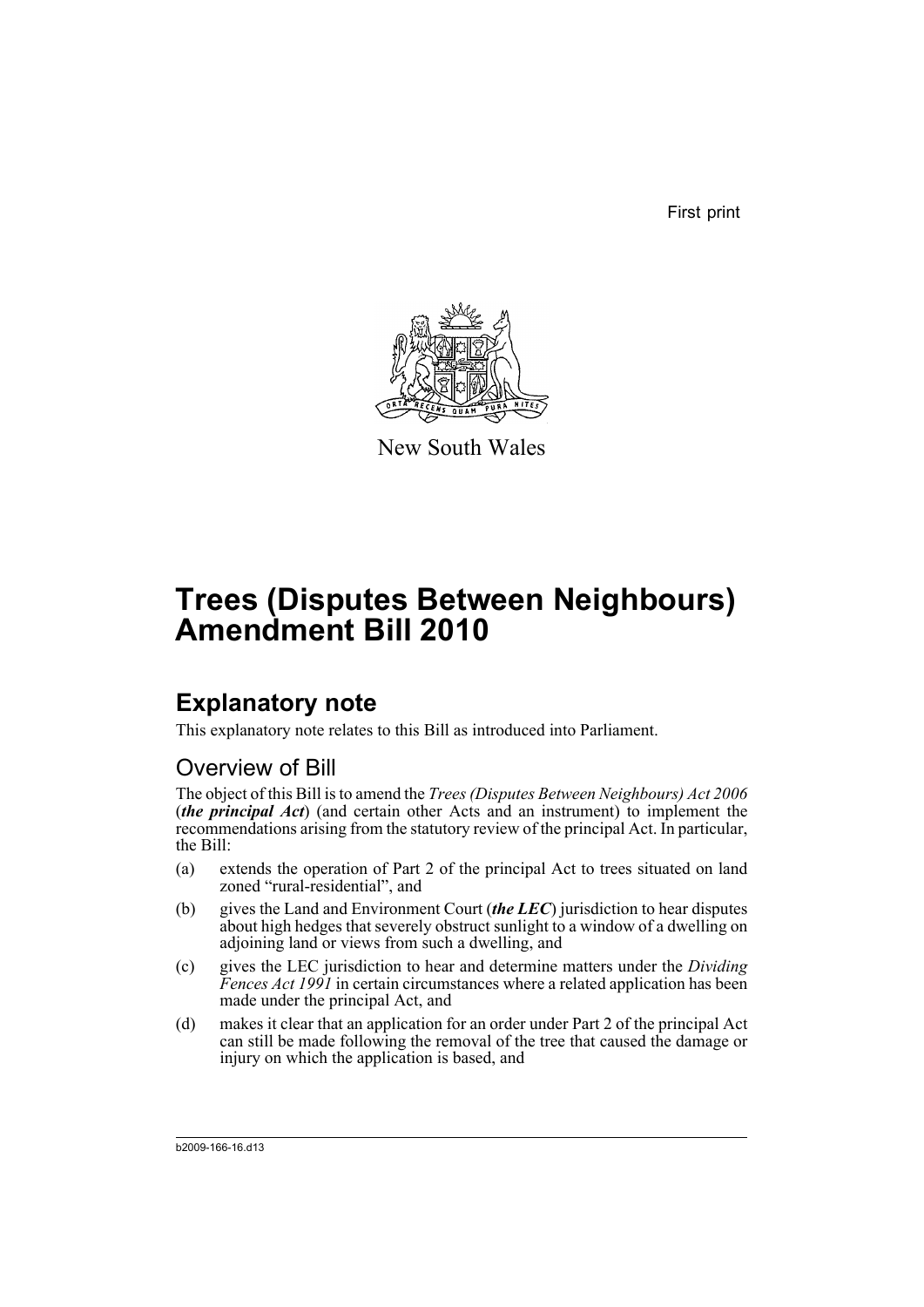Explanatory note

- (e) allows a local council to recover the amount prescribed by the regulations as an administrative fee where it enforces an order under the principal Act (in addition to the costs of carrying out the work required to enforce the order), and
- (f) enables a local council to register an order for costs as a charge on the land concerned, and
- (g) enables the immediate successor in title to an applicant to benefit from certain orders made under Part 2 of the principal Act, and
- (h) provides for plants that are vines to be treated as trees for the purposes of the principal Act, and
- (i) makes other minor statute law revision amendments.

### Outline of provisions

**Clause 1** sets out the name (also called the short title) of the proposed Act.

**Clause 2** provides for the commencement of the proposed Act on the date of assent to the proposed Act (except for the amendments relating to the proposed high hedge jurisdiction which are to commence on 2 August 2010).

### **Schedule 1 Amendment of Trees (Disputes Between Neighbours) Act 2006 No 126**

**Schedule 1 [3]** extends the operation of Part 2 of the principal Act to trees situated on land zoned "rural-residential". As a result of this extension of operation, the *Native Vegetation Act 2003* may presently also apply in respect of a native tree to which the principal Act applies. However, **Schedule 2.3** makes an amendment to the *Native Vegetation Act 2003* so that it does not apply to any clearing of a native tree in accordance with an order under the principal Act.

**Schedule 1 [4]** makes it clear that the removal of a tree following damage or injury caused by the tree that gives rise to an application under Part 2 of the principal Act does not prevent a person from making such an application.

**Schedule 1 [11]** inserts new Part 2A into the principal Act. The new Part gives the LEC jurisdiction to hear and resolve disputes in relation to high hedges that obstruct sunlight or views.

Proposed section 14A provides that the new Part applies only in relation to groups of 2 or more trees that are planted so as to form a hedge and that rise to a height of at least 2.5 metres. Proposed section 14B enables an owner or occupier of land to apply to the LEC for an order to remedy, restrain or prevent a severe obstruction of sunlight to a window of a dwelling situated on the land, or any view from a dwelling situated on the land, if the obstruction occurs as a consequence of trees to which the new Part applies being situated on adjoining land. An owner of land is to give notice of the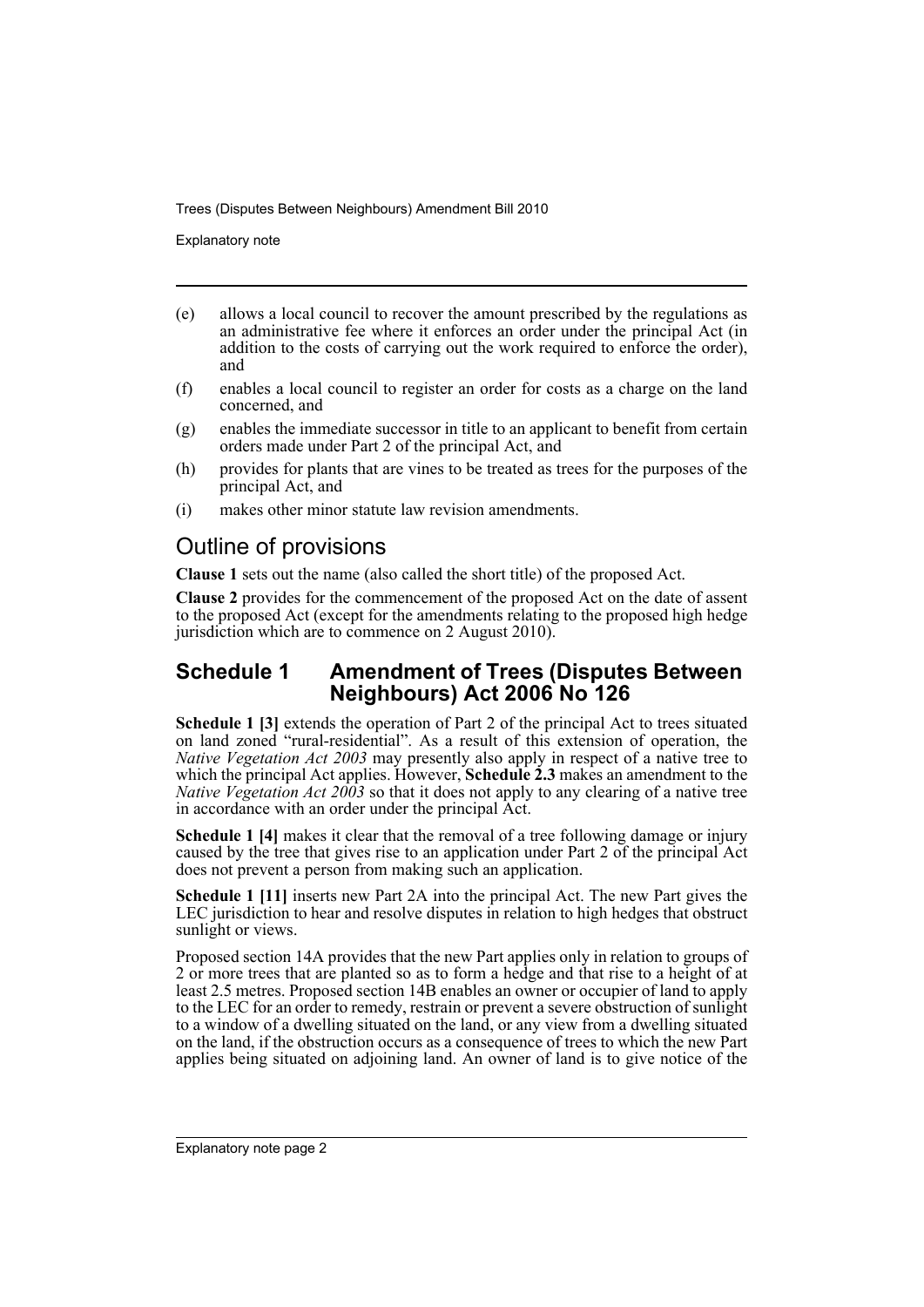Explanatory note

lodging of such application in accordance with proposed section 14C (unless the LEC waives the requirement in accordance with that proposed section).

Proposed section 14D gives the LEC jurisdiction to make such orders as it thinks fit to remedy, restrain or prevent a relevant obstruction (apart from an order that requires the payment of compensation). However, proposed section 14E provides that the LEC must not make an order unless the applicant has made a reasonable effort to reach agreement with the owner of the land on which the trees are situated. The LEC must also be satisfied that the severity and nature of the obstruction in question is such that the applicant's interest in having the obstruction removed, remedied or restrained outweighs any other matters that suggest the undesirability of disturbing or interfering with the trees. Proposed section 14F sets out various matters that are to be considered by the LEC before determining an application under the new Part (including whether the trees existed prior to the dwelling concerned, whether the trees grew to a height of 2.5 metres or more during the applicant's occupancy and the nature and extent of any view affected by the obstruction).

Proposed section 14G provides for the appearance of a local council or the Heritage Council in certain proceedings under the new Part and proposed section 14H requires the LEC to provide a copy of any order made under the new Part to the local council and the Heritage Council (if the Heritage Council appeared in the proceedings). Proposed section 14I requires a review to be carried out in relation to the operation of the new Part.

**Schedule 1 [5]** provides that no action may be brought in nuisance as a result of an obstruction of sunlight to the window of a dwelling, or of a view from a dwelling, caused by trees to which new Part 2A applies. **Schedule 1 [13]** allows an order under the new Part to be enforced against an immediate successor in title to the owner of land on which the trees concerned are situated. **Schedule 1 [1], [6], [7], [8], [12], [16] and [18]** make amendments consequential on the insertion of the new Part.

**Schedule 1 [15]** enables an immediate successor in title to an applicant to benefit from certain orders made under Part 2 of the principal Act in favour of the applicant. **Schedule 1 [14]** makes a consequential amendment.

Section 17 of the principal Act allows a local council to enter land and carry out work in accordance with an order under the principal Act where the owner of that land has failed to carry out the work. **Schedule 1 [17]** provides that in such circumstances a council may recover in a court of competent jurisdiction, from the owner of the land, a prescribed administrative cost in addition to the reasonable costs of carrying out the work. **Schedule 1 [19]** enables the council to register such an order for costs as a charge on the land and sets out the procedure for registration.

**Schedule 1 [2]** makes a minor amendment to clarify that a reference in the principal Act to land zoned "rural-residential" includes a reference to land zoned "large lot residential" and to insert a regulation-making power to enable such clarification to be included in the regulations in relation to other zones referred to in the principal Act if necessary.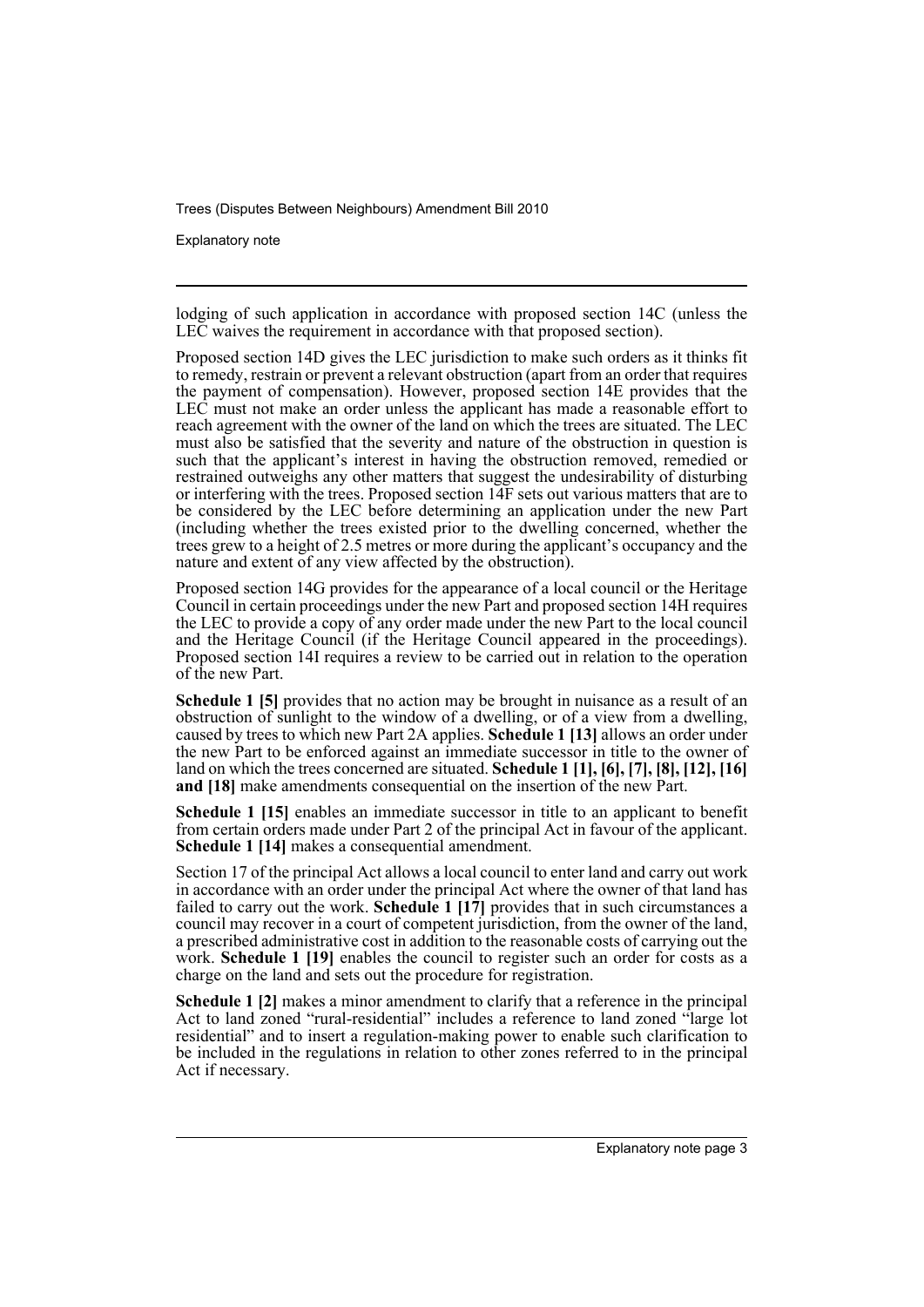Explanatory note

**Schedule 1 [9]** makes a minor amendment in relation to the matters that may be considered by the LEC in making an order under Part 2 of the principal Act.

**Schedule 1 [10]** makes a minor amendment to make it clear that the requirement to provide a copy of an order made under Part 2 of the principal Act to a local council and, in certain circumstances, the Heritage Council does not extend to an order dismissing an application.

### **Schedule 2 Amendment of other Acts and instrument**

**Schedule 2.1** gives the LEC jurisdiction to hear and determine matters under the *Dividing Fences Act 1991* in certain circumstances where an application is made under the *Trees (Disputes Between Neighbours) Act 2006* in relation to:

- (a) a tree that has caused, is causing, or is likely in the near future to cause damage to a dividing fence, or
- (b) a tree that is part of a dividing fence and has caused, is causing, or is likely in the near future to cause damage to the applicant's property or is likely to cause injury to any person.

**Schedule 2.2** makes a consequential amendment to the *Land and Environment Court Act 1979*.

**Schedule 2.3** provides that the *Native Vegetation Act 2003* (which prohibits the clearing of native vegetation except in accordance with that Act) does not apply to any clearing of native vegetation in accordance with an order under the principal Act.

**Schedule 2.4** amends the *Trees (Disputes Between Neighbours) Regulation 2007* so that any plant that is a vine is considered to be a tree for the purposes of the principal Act.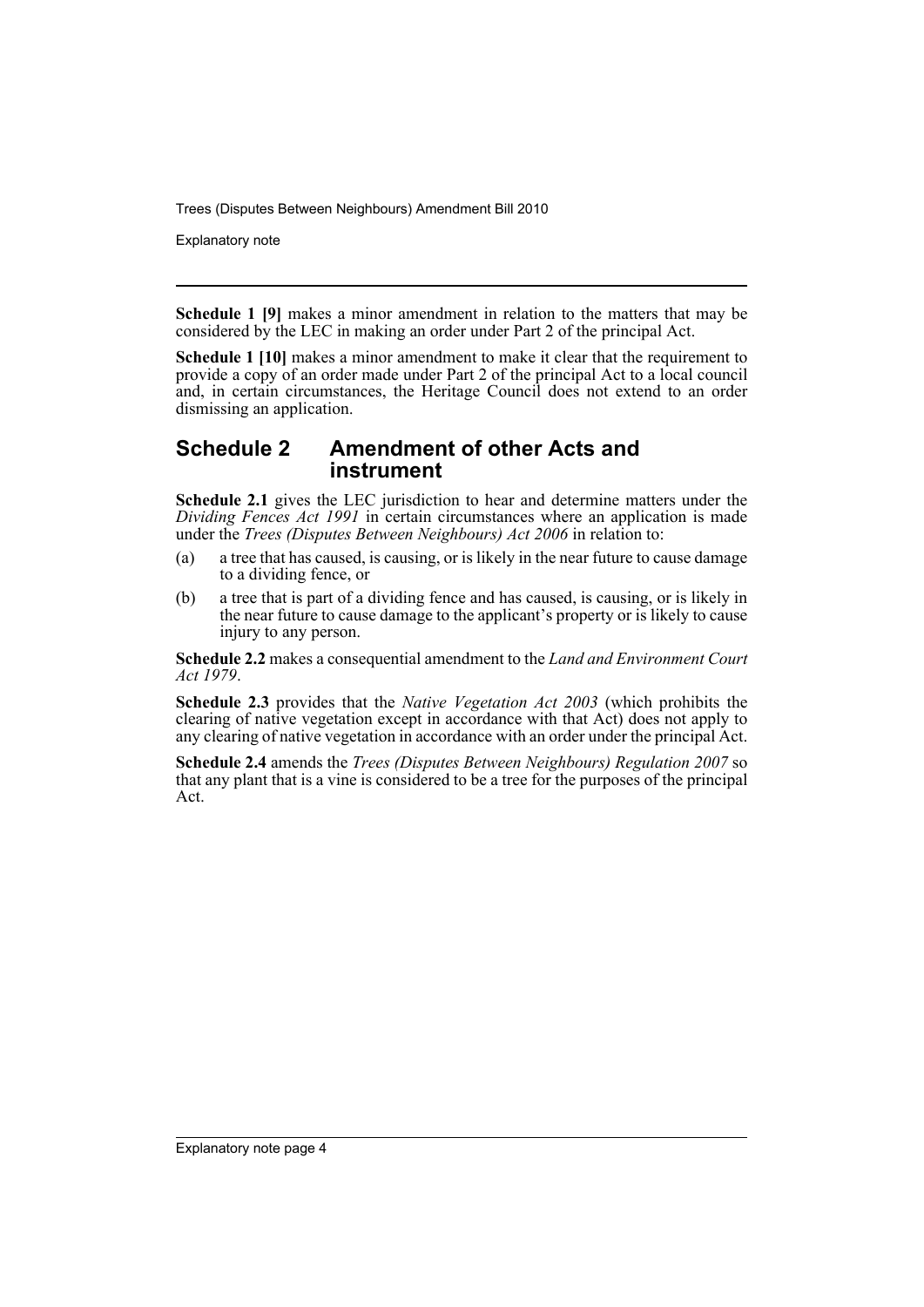First print



New South Wales

## **Trees (Disputes Between Neighbours) Amendment Bill 2010**

### **Contents**

|            |                                                                                | Page |
|------------|--------------------------------------------------------------------------------|------|
|            | Name of Act                                                                    |      |
|            | 2 Commencement                                                                 |      |
|            | Schedule 1 Amendment of Trees (Disputes Between Neighbours)<br>Act 2006 No 126 |      |
| Schedule 2 | Amendment of other Acts and instrument                                         | 13   |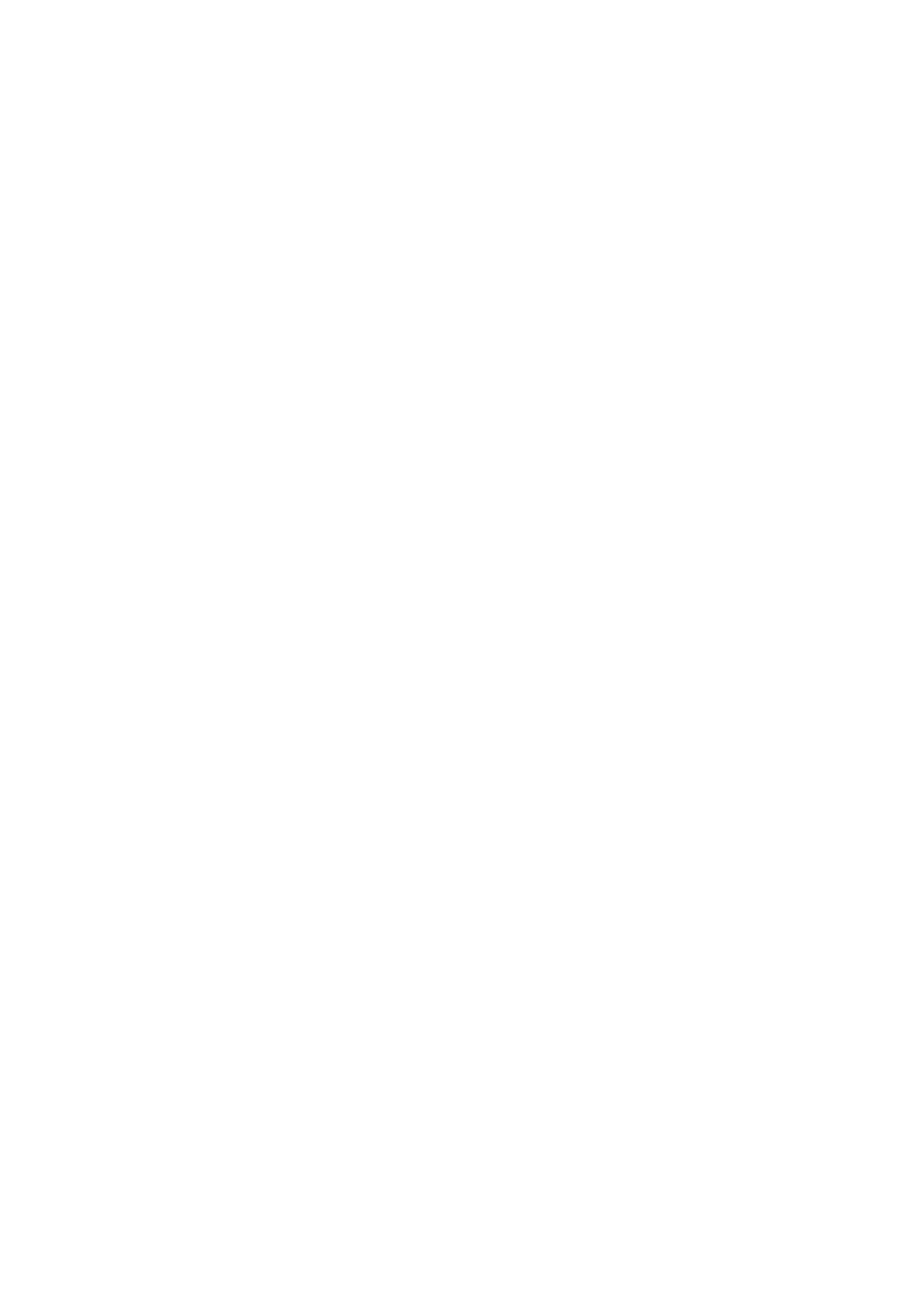

New South Wales

## **Trees (Disputes Between Neighbours) Amendment Bill 2010**

No , 2010

### **A Bill for**

An Act to amend the *Trees (Disputes Between Neighbours) Act 2006* to provide for the resolution of disputes about high hedges that block sunlight or views and to make further provision in relation to the enforcement of orders and the jurisdiction of the Land and Environment Court under that Act; and for other purposes.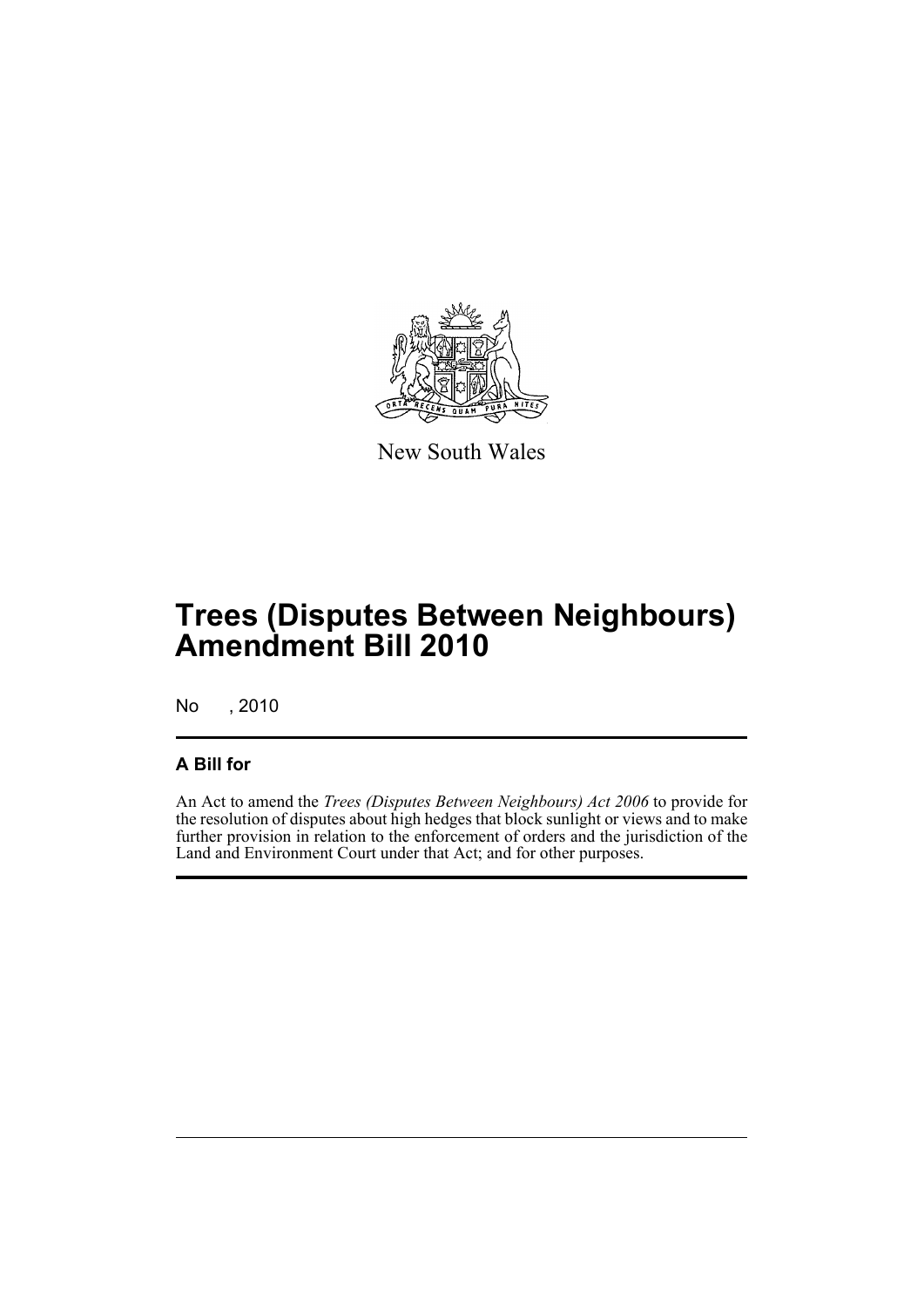<span id="page-7-1"></span><span id="page-7-0"></span>

|   |     | The Legislature of New South Wales enacts:                                                     |        |
|---|-----|------------------------------------------------------------------------------------------------|--------|
| 1 |     | Name of Act                                                                                    | 2      |
|   |     | This Act is the <i>Trees (Disputes Between Neighbours)</i> Amendment<br>Act 2010.              | 3<br>4 |
| 2 |     | Commencement                                                                                   | 5      |
|   | (1) | Except as provided by subsection (2), this Act commences on the date<br>of assent to this Act. | 6<br>7 |
|   | (2) | Schedule 1 [1], [5]-[8], [11]-[13], [16] and [18] commence on<br>2 August 2010.                | 8<br>9 |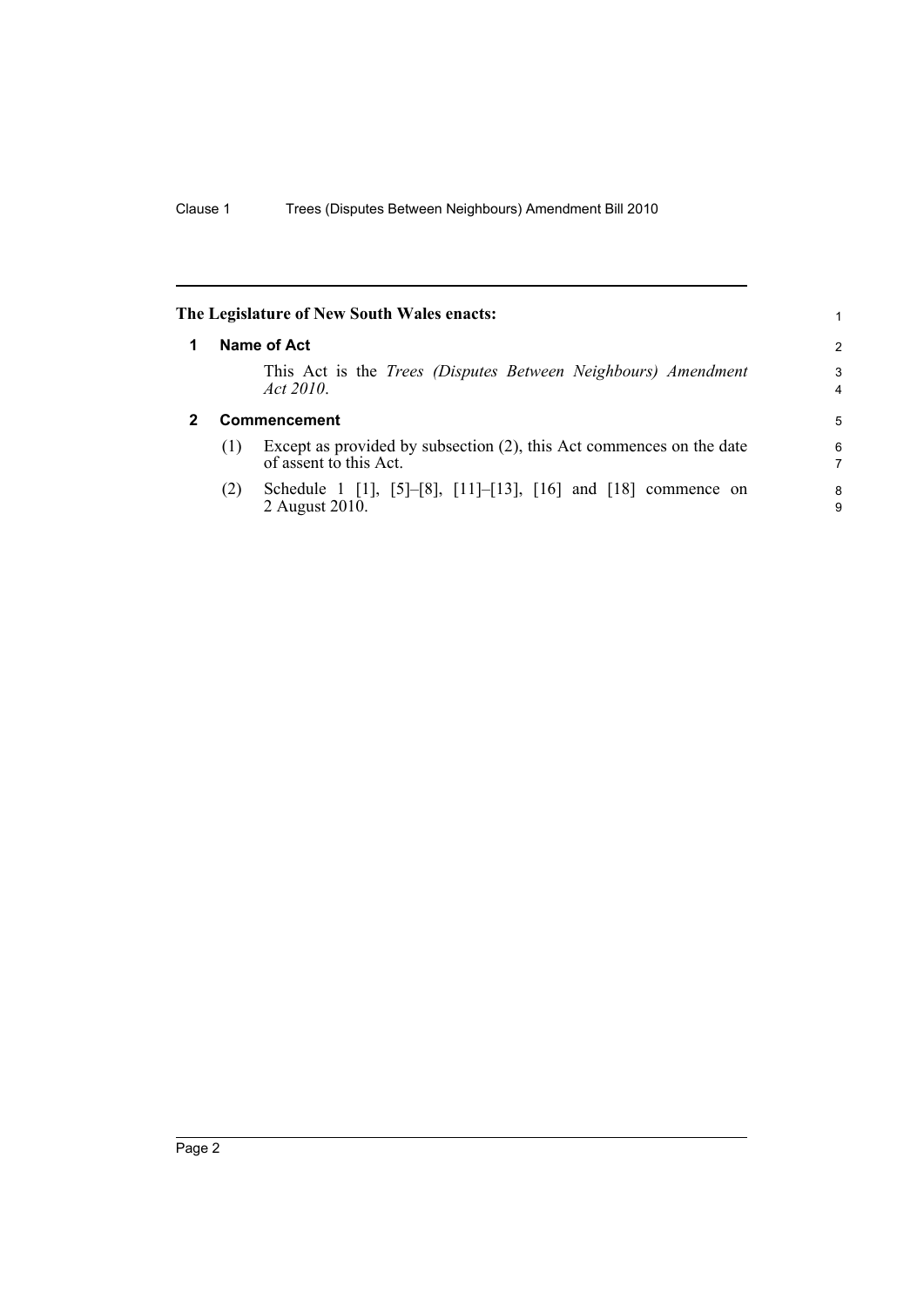Amendment of Trees (Disputes Between Neighbours) Act 2006 No 126 Schedule 1

1 2

### <span id="page-8-0"></span>**Schedule 1 Amendment of Trees (Disputes Between Neighbours) Act 2006 No 126**

| [1] | <b>Section 3 Definitions</b>  |     |                                                                                                                                                                                                                                                                                                                                                                       |                                  |  |
|-----|-------------------------------|-----|-----------------------------------------------------------------------------------------------------------------------------------------------------------------------------------------------------------------------------------------------------------------------------------------------------------------------------------------------------------------------|----------------------------------|--|
|     |                               |     | Insert in alphabetical order in section $3(1)$ :                                                                                                                                                                                                                                                                                                                      | $\overline{\mathbf{4}}$          |  |
|     |                               |     | <b>Crown land</b> has the same meaning as it has in the Crown Lands<br>Act 1989, and includes land dedicated for a public purpose under<br>Part 5 of that Act.                                                                                                                                                                                                        | 5<br>6<br>$\overline{7}$         |  |
|     |                               |     | <i>window</i> includes a glass sliding door, a door with a window, a<br>skylight and any other similar thing.                                                                                                                                                                                                                                                         | $\bf8$<br>9                      |  |
| [2] | Section 3 (1A)                |     |                                                                                                                                                                                                                                                                                                                                                                       | 10                               |  |
|     | Insert after section $3(1)$ : |     |                                                                                                                                                                                                                                                                                                                                                                       | 11                               |  |
|     | (1A)                          |     | For the purposes of this Act:                                                                                                                                                                                                                                                                                                                                         | 12                               |  |
|     |                               | (a) | within<br>a reference to land<br>designated<br>zone<br>a<br>"rural-residential" includes a reference to land within a<br>"large lot residential" land use zone, and                                                                                                                                                                                                   | 13<br>14<br>15                   |  |
|     |                               | (b) | a reference to land within a particular designated zone<br>includes a reference to land within any zone prescribed by<br>the regulations as a zone equivalent to that particular<br>designated zone but does not include a reference to land<br>within any zone prescribed by the regulations as a zone<br>that is not equivalent to that particular designated zone. | 16<br>17<br>18<br>19<br>20<br>21 |  |
| [3] |                               |     | Section 4 Act applies to trees on certain land                                                                                                                                                                                                                                                                                                                        | 22                               |  |
|     |                               |     | Omit "(but not "rural-residential")" from section $4(1)(a)$ .                                                                                                                                                                                                                                                                                                         | 23                               |  |
|     |                               |     | Insert instead ", 'rural-residential' ".                                                                                                                                                                                                                                                                                                                              | 24                               |  |
| [4] | Section 4 (4)                 |     |                                                                                                                                                                                                                                                                                                                                                                       | 25                               |  |
|     | Insert after section $4(3)$ : |     |                                                                                                                                                                                                                                                                                                                                                                       |                                  |  |
|     | (4)                           |     | Without limiting subsection $(3)$ , a tree that is removed following<br>damage or injury that gave rise to an application under Part 2 is<br>still taken to be situated on land for the purposes of the<br>application if the tree was situated wholly or principally on the<br>land immediately before the damage or injury occurred.                                | 27<br>28<br>29<br>30<br>31       |  |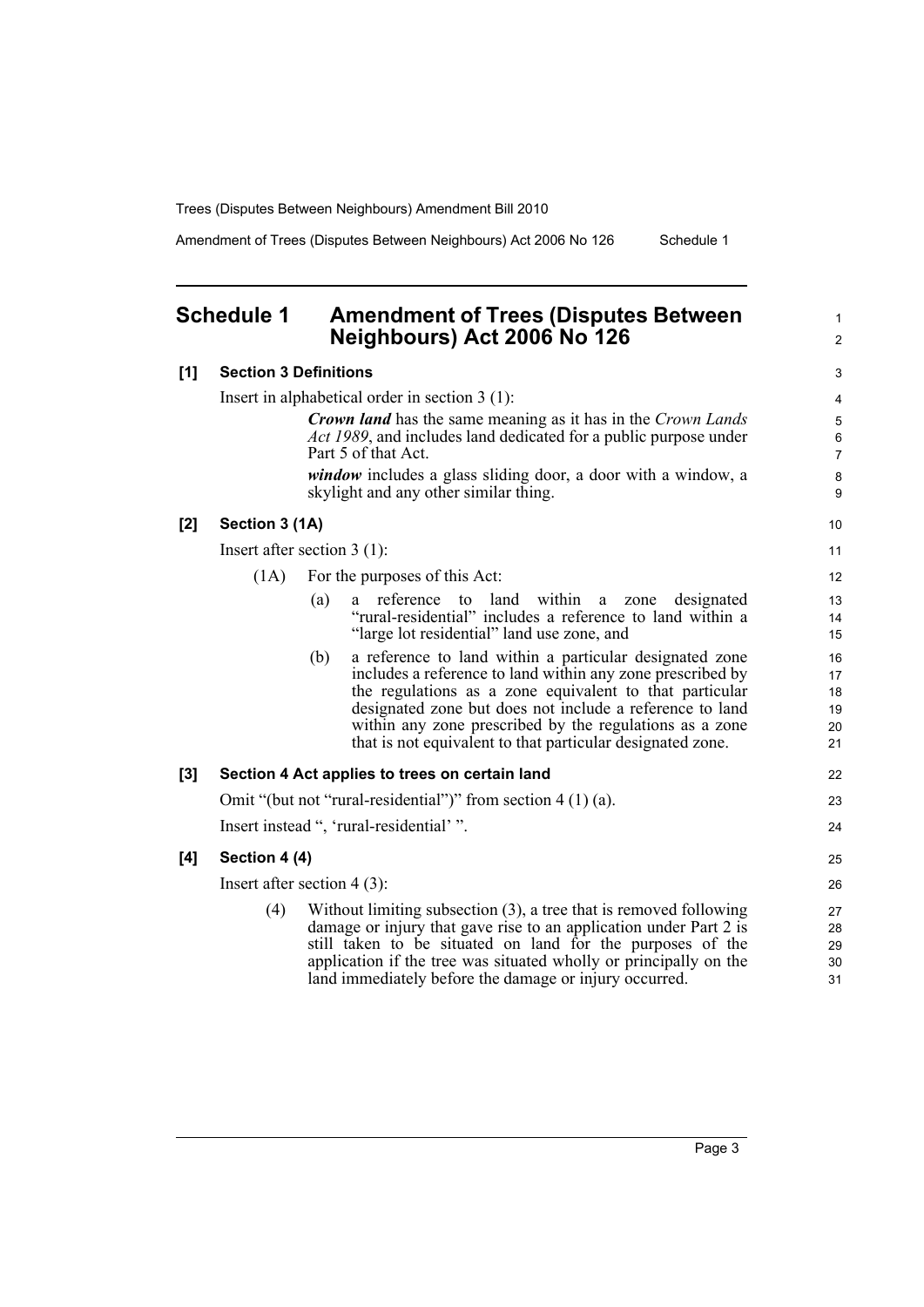Schedule 1 Amendment of Trees (Disputes Between Neighbours) Act 2006 No 126

| [5]    | <b>Section 5 Action in nuisance</b>          |                                                                                                                                                                                                            | $\mathbf{1}$             |  |  |
|--------|----------------------------------------------|------------------------------------------------------------------------------------------------------------------------------------------------------------------------------------------------------------|--------------------------|--|--|
|        | Omit "this Act applies".                     |                                                                                                                                                                                                            | $\overline{2}$           |  |  |
|        | Part 2A applies".                            | Insert instead "Part 2 applies or as a result of an obstruction of sunlight to the<br>window of a dwelling, or of a view from a dwelling, caused by trees to which                                         | 3<br>$\overline{4}$<br>5 |  |  |
| [6]    | Act                                          | Section 6 Authorisation of work or activity regulated by or under other                                                                                                                                    | 6<br>$\overline{7}$      |  |  |
|        |                                              | Insert "or 2A" after "Part 2" wherever occurring.                                                                                                                                                          | 8                        |  |  |
| [7]    | Part 2, heading                              |                                                                                                                                                                                                            | 9                        |  |  |
|        | "Court orders".                              | Insert "-trees that cause or are likely to cause damage or injury" after                                                                                                                                   | 10<br>11                 |  |  |
| [8]    |                                              | Section 11 Trees on Crown land referred to local land board                                                                                                                                                | 12                       |  |  |
|        | Omit section $11(2)$ .                       |                                                                                                                                                                                                            | 13                       |  |  |
| [9]    | Section 12 Matters to be considered by Court |                                                                                                                                                                                                            |                          |  |  |
|        | Insert after section $12$ (b):               |                                                                                                                                                                                                            |                          |  |  |
|        | (b1)                                         | whether interference with the trees would, in the absence<br>of section 25 (t) (Legislative exclusions) of the <i>Native</i><br><i>Vegetation Act 2003</i> , require approval under that Act,              | 16<br>17<br>18           |  |  |
|        | (b2)                                         | the impact any pruning (including the maintenance of the<br>tree at a certain height, width or shape) would have on the<br>tree.                                                                           | 19<br>20<br>21           |  |  |
|        | (b3)                                         | any contribution of the tree to privacy, landscaping, garden<br>design, heritage values or protection from the sun, wind,<br>noise, smells or smoke or the amenity of the land on which<br>it is situated, | 22<br>23<br>24<br>25     |  |  |
| $[10]$ | Council                                      | Section 14 Court to provide copy of order to local council and Heritage                                                                                                                                    | 26<br>27                 |  |  |
|        |                                              | Insert "(other than an order dismissing an application)" after "Part".                                                                                                                                     | 28                       |  |  |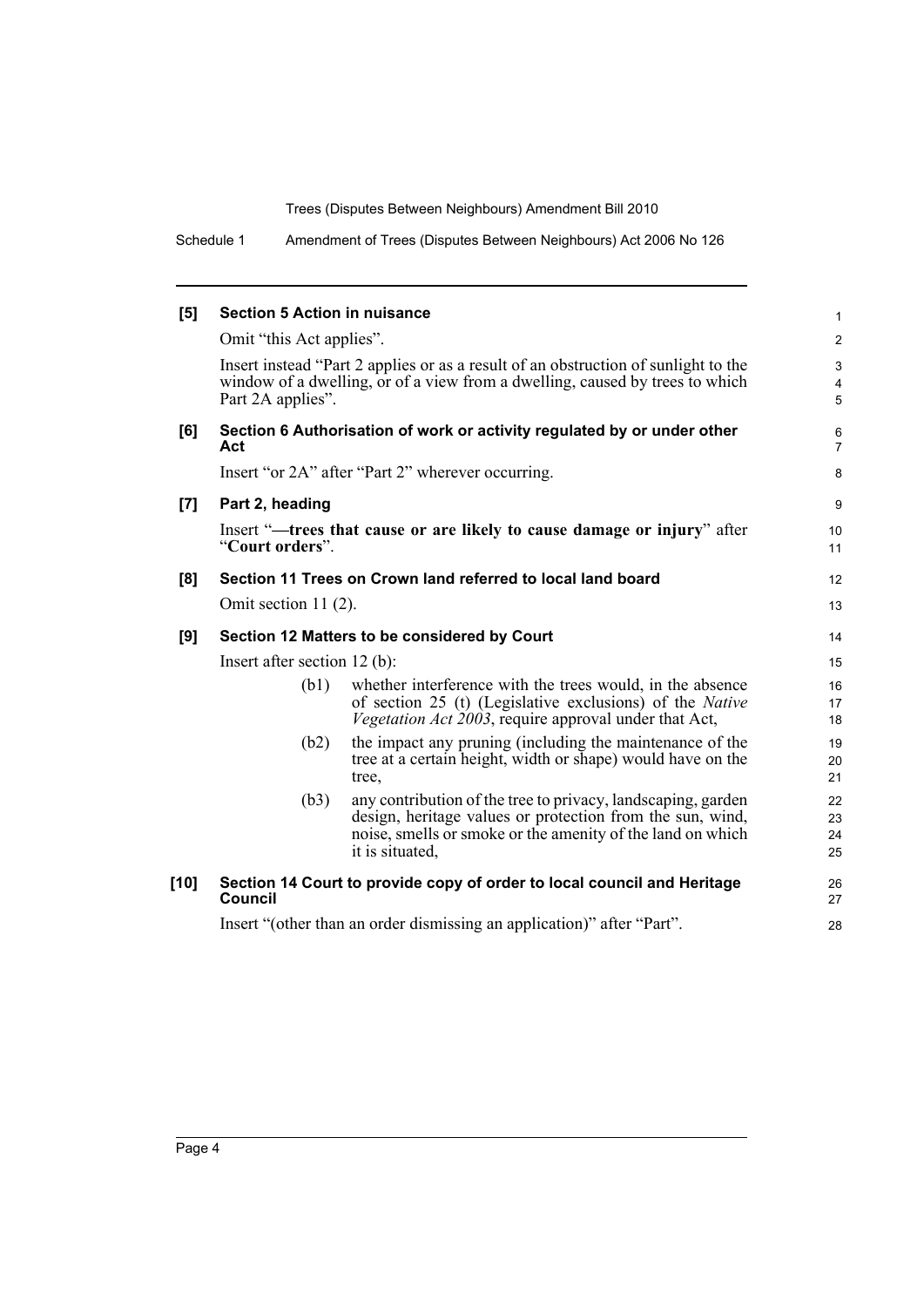Amendment of Trees (Disputes Between Neighbours) Act 2006 No 126 Schedule 1

| $[11]$ | Part 2A |      |                            |                                                                                                                                                                                                                                                                                      |                            |  |
|--------|---------|------|----------------------------|--------------------------------------------------------------------------------------------------------------------------------------------------------------------------------------------------------------------------------------------------------------------------------------|----------------------------|--|
|        |         |      |                            | Insert after section 14:                                                                                                                                                                                                                                                             |                            |  |
|        |         |      |                            | Part 2A Court orders—high hedges that obstruct<br>sunlight or views                                                                                                                                                                                                                  | 3<br>4                     |  |
|        | 14A     |      | <b>Application of Part</b> |                                                                                                                                                                                                                                                                                      |                            |  |
|        |         | (1)  |                            | This Part applies only to groups of 2 or more trees that:                                                                                                                                                                                                                            | 6                          |  |
|        |         |      | (a)                        | are planted (whether in the ground or otherwise) so as to<br>form a hedge, and                                                                                                                                                                                                       | 7<br>8                     |  |
|        |         |      | (b)                        | rise to a height of at least 2.5 metres (above existing<br>ground level).                                                                                                                                                                                                            | 9<br>10                    |  |
|        |         | (2)  |                            | Despite section 4, this Part does not apply to trees situated on the<br>following land:                                                                                                                                                                                              | 11<br>12                   |  |
|        |         |      | (a)                        | any land within a zone designated "rural-residential" under<br>an environmental planning instrument (within the meaning<br>of the Environmental Planning and Assessment Act 1979)<br>or, having regard to the purpose of the zone, having the<br>substantial character of that zone, | 13<br>14<br>15<br>16<br>17 |  |
|        |         |      | (b)                        | Crown land.                                                                                                                                                                                                                                                                          | 18                         |  |
|        | 14B     |      |                            | Application to Court by affected land owner                                                                                                                                                                                                                                          | 19                         |  |
|        |         |      |                            | An owner of land may apply to the Court for an order to remedy,<br>restrain or prevent a severe obstruction of:                                                                                                                                                                      | 20<br>21                   |  |
|        |         |      | (a)                        | sunlight to a window of a dwelling situated on the land, or                                                                                                                                                                                                                          | 22                         |  |
|        |         |      | (b)                        | any view from a dwelling situated on the land,                                                                                                                                                                                                                                       | 23                         |  |
|        |         |      |                            | if the obstruction occurs as a consequence of trees to which this<br>Part applies being situated on adjoining land.                                                                                                                                                                  | 24<br>25                   |  |
|        | 14C     | land |                            | Notice of application for order to be given to owners of affected                                                                                                                                                                                                                    | 26<br>27                   |  |
|        |         | (1)  |                            | An applicant for an order under this Part must give at least<br>21 days notice of the lodging of the application and the terms of<br>any order sought to:                                                                                                                            | 28<br>29<br>30             |  |
|        |         |      | (a)                        | the owner of the land on which the trees are situated, and                                                                                                                                                                                                                           | 31                         |  |
|        |         |      | (b)                        | any relevant authority that would, in accordance with<br>section 14G, be entitled to appear in proceedings in<br>relation to the trees, and                                                                                                                                          | 32<br>33<br>34             |  |
|        |         |      | (c)                        | any other person the applicant has reason to believe will be<br>affected by the order.                                                                                                                                                                                               | 35<br>36                   |  |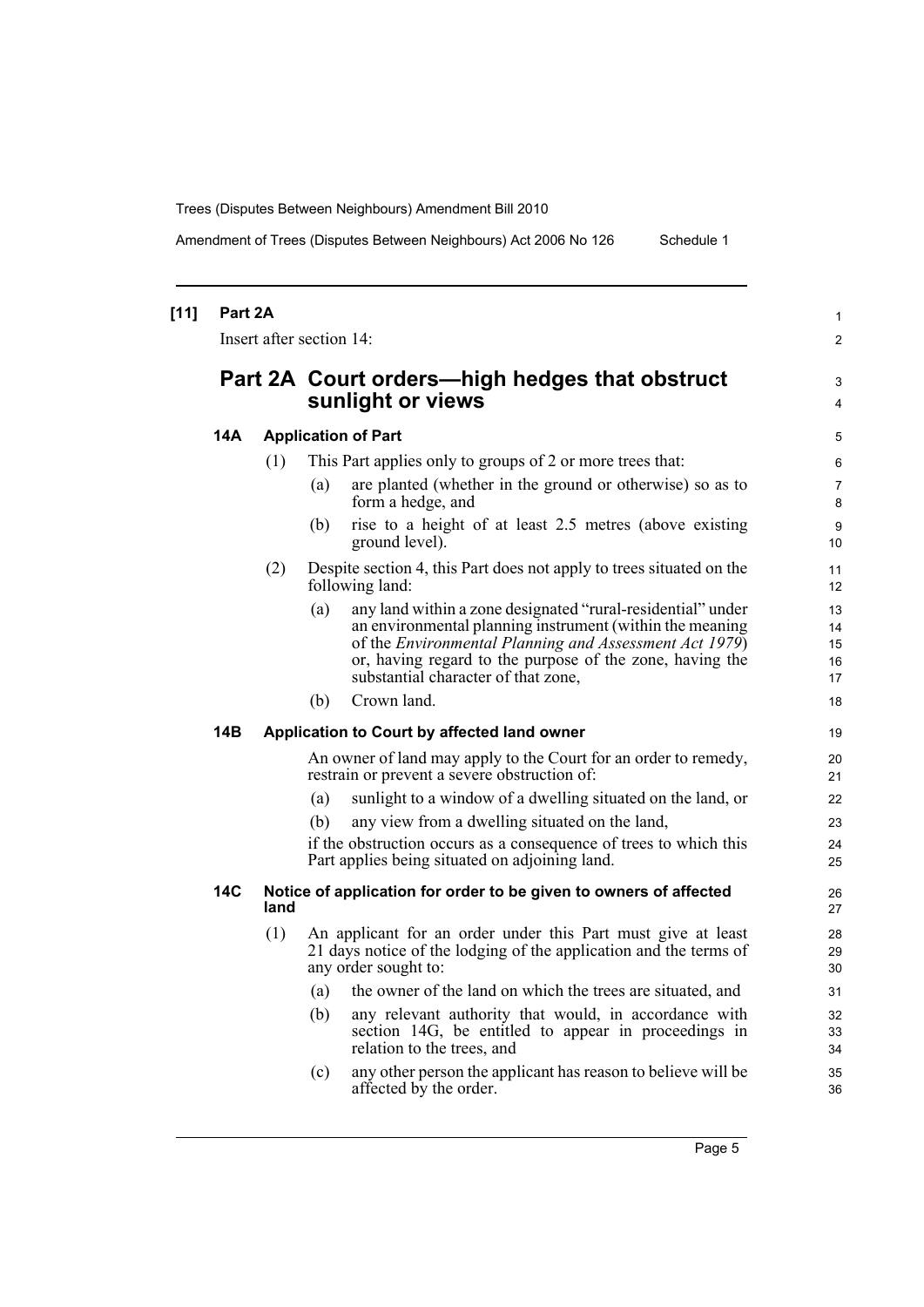Schedule 1 Amendment of Trees (Disputes Between Neighbours) Act 2006 No 126

| (2) | The Court may direct that notice of an application be given to a<br>person or that notice be given in a specified manner or within a<br>specified period.                                                |                      |  |  |  |  |  |
|-----|----------------------------------------------------------------------------------------------------------------------------------------------------------------------------------------------------------|----------------------|--|--|--|--|--|
| (3) | The Court may waive the requirement to give notice or vary the<br>period of notice under this section if it thinks it appropriate to do<br>so in the circumstances.                                      | 4<br>5<br>6          |  |  |  |  |  |
|     | Jurisdiction to make orders                                                                                                                                                                              | 7                    |  |  |  |  |  |
| (1) | The Court may make such orders as it thinks fit to remedy,<br>restrain or prevent the severe obstruction of:                                                                                             | 8<br>9               |  |  |  |  |  |
|     | (a)<br>sunlight to a window of a dwelling situated on the<br>applicant's land, or                                                                                                                        | 10<br>11             |  |  |  |  |  |
|     | any view from a dwelling situated on the applicant's land,<br>(b)                                                                                                                                        | 12                   |  |  |  |  |  |
|     | if the obstruction occurs as a consequence of trees that are the<br>subject of the application concerned.                                                                                                | 13<br>14             |  |  |  |  |  |
| (2) | Without limiting the powers of the Court to make orders under                                                                                                                                            | 15                   |  |  |  |  |  |
|     | subsection (1), an order made under that subsection may do any<br>or all of the following:                                                                                                               | 16<br>17             |  |  |  |  |  |
|     | require the taking of specified action to remedy the<br>(a)<br>obstruction of sunlight or of a view,                                                                                                     | 18<br>19             |  |  |  |  |  |
|     | require the taking of specified action to restrain or prevent<br>(b)<br>the obstruction of sunlight or of a view,                                                                                        | 20<br>21             |  |  |  |  |  |
|     | require the taking of specified action to maintain a tree or<br>(c)<br>trees at a certain height, width or shape,                                                                                        | 22<br>23             |  |  |  |  |  |
|     | require the removal of a tree or trees and the replacement<br>(d)<br>of the tree or trees with a different species of tree,                                                                              | 24<br>25             |  |  |  |  |  |
|     | require the making of an application to obtain any consent<br>(e)<br>or other authorisation referred to in section $6(1)(a)$ ,                                                                           | 26<br>27             |  |  |  |  |  |
|     | authorise the applicant concerned to take specified action<br>(f)<br>to remedy, restrain or prevent the obstruction of sunlight or<br>of a view,                                                         | 28<br>29<br>30       |  |  |  |  |  |
|     | authorise land to be entered for the purposes of carrying<br>(g)<br>out an order under this section (including for the purposes<br>of obtaining quotations for the carrying out of work on the<br>land), | 31<br>32<br>33<br>34 |  |  |  |  |  |
|     | (h)<br>require the payment of costs associated with carrying out<br>an order under this section.                                                                                                         | 35<br>36             |  |  |  |  |  |
| (3) | However, the power to make an order under subsection (1) does<br>not extend to an order that requires the payment of compensation.                                                                       |                      |  |  |  |  |  |

**14D Jurisdiction to make orders**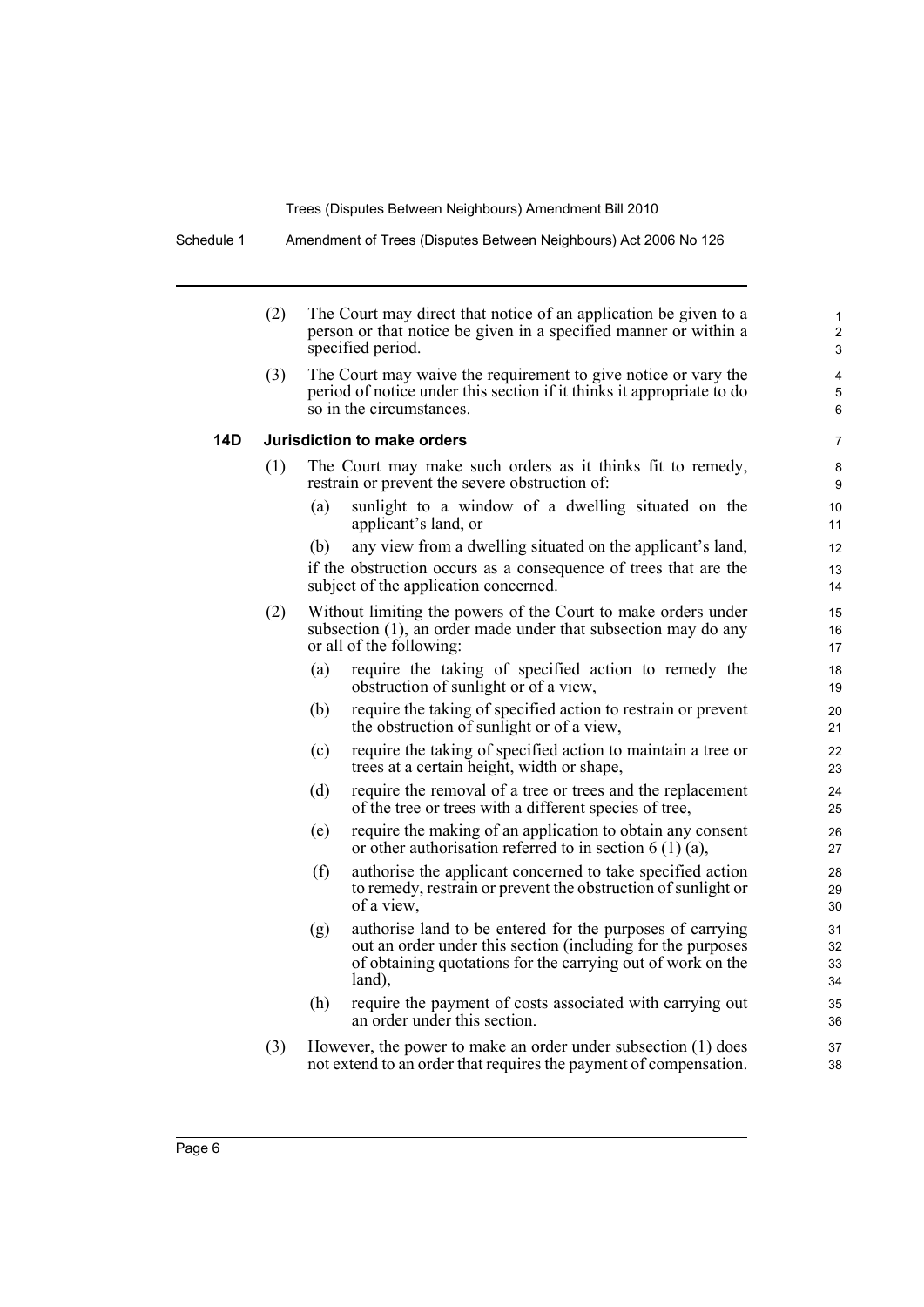Amendment of Trees (Disputes Between Neighbours) Act 2006 No 126 Schedule 1

## **14E Matters of which Court must be satisfied before making an order**

- (1) The Court must not make an order under this Part unless it is satisfied:
	- (a) that the applicant has made a reasonable effort to reach agreement with the owner of the land on which the trees are situated, and
	- (b) if the requirement to give notice has not been waived, that the applicant has given notice of the application in accordance with section 14C.
- (2) The Court must not make an order under this Part unless it is satisfied that:
	- (a) the trees concerned:
		- (i) are severely obstructing sunlight to a window of a dwelling situated on the applicant's land, or
		- (ii) are severely obstructing a view from a dwelling situated on the applicant's land, and
	- (b) the severity and nature of the obstruction is such that the applicant's interest in having the obstruction removed, remedied or restrained outweighs any other matters that suggest the undesirability of disturbing or interfering with the trees by making an order under this Part.

#### **14F Matters to be considered by Court**

Before determining an application made under this Part, the Court is to consider the following matters:

- (a) the location of the trees concerned in relation to the boundary of the land on which the trees are situated and the dwelling the subject of the application,
- (b) whether the trees existed prior to the dwelling the subject of the application (or the window or part of the dwelling concerned where the dwelling has been altered or added to),
- (c) whether the trees grew to a height of 2.5 metres or more during the period that the applicant has owned (or occupied) the relevant land,
- (d) whether interference with the trees would, in the absence of section 6 (3), require any consent or other authorisation under the *Environmental Planning and Assessment Act 1979* or the *Heritage Act 1977* and, if so, whether any such consent or authorisation has been obtained,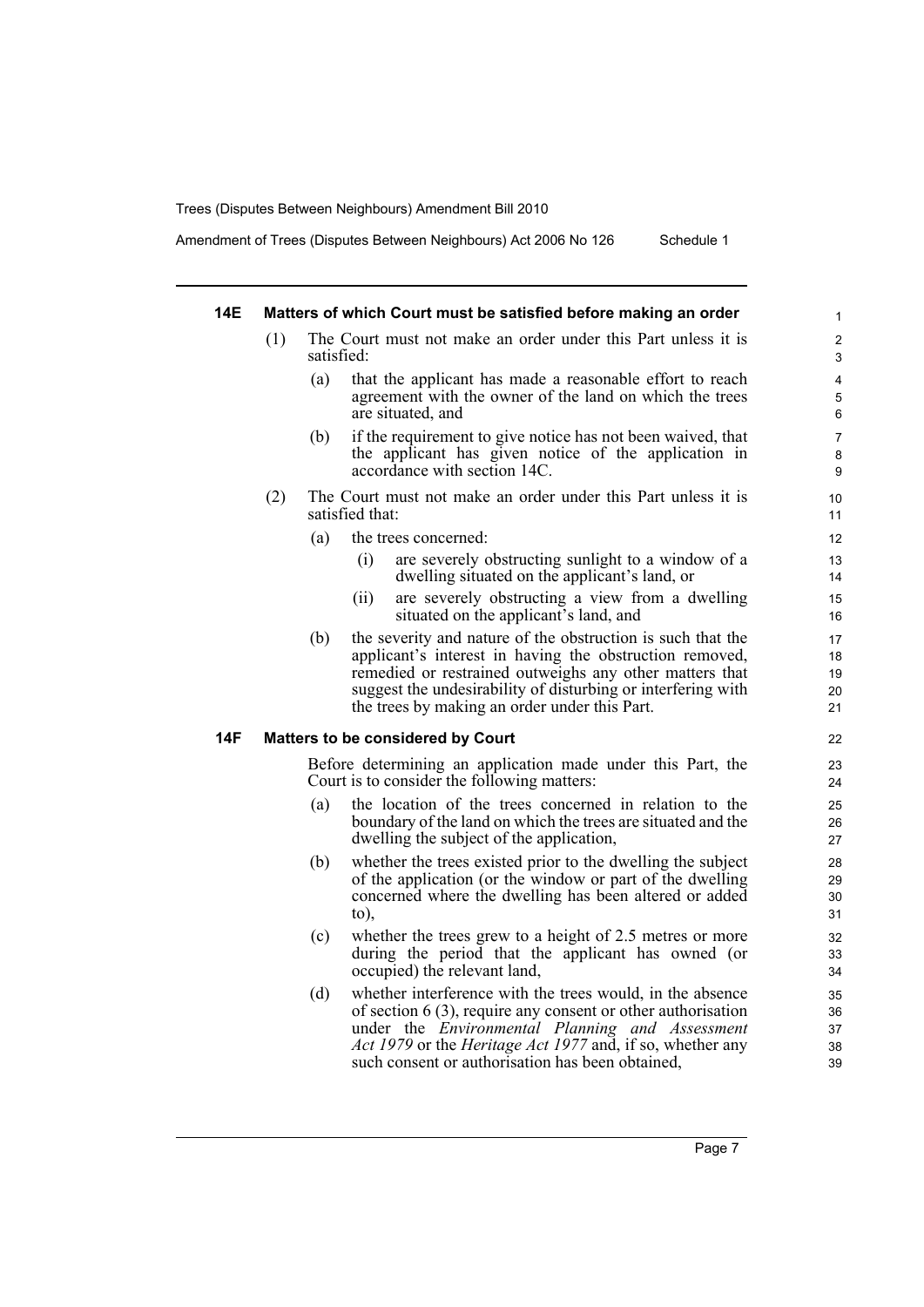Schedule 1 Amendment of Trees (Disputes Between Neighbours) Act 2006 No 126

| (e) | any other relevant development consent requirements or<br>conditions relating to the applicant's land or the land on<br>which the trees are situated,                                                          | 1<br>$\overline{c}$<br>3  |
|-----|----------------------------------------------------------------------------------------------------------------------------------------------------------------------------------------------------------------|---------------------------|
| (f) | whether the trees have any historical, cultural, social or<br>scientific value,                                                                                                                                | 4<br>5                    |
| (g) | any contribution of the trees to the local ecosystem and<br>biodiversity,                                                                                                                                      | 6<br>7                    |
| (h) | any contribution of the trees to the natural landscape and<br>scenic value of the land on which they are situated or the<br>locality concerned,                                                                | 8<br>9<br>10 <sup>1</sup> |
| (i) | the intrinsic value of the trees to public amenity,                                                                                                                                                            | 11                        |
| (j) | any impact of the trees on soil stability, the water table or<br>other natural features of the land or locality concerned,                                                                                     | 12<br>13                  |
| (k) | the impact any pruning (including the maintenance of the<br>trees at a certain height, width or shape) would have on the<br>trees,                                                                             | 14<br>15<br>16            |
| (1) | any contribution of the trees to privacy, landscaping,<br>garden design, heritage values or protection from the sun,<br>wind, noise, smells or smoke or the amenity of the land on<br>which they are situated, | 17<br>18<br>19<br>20      |
| (m) | anything, other than the trees, that has contributed, or is<br>contributing, to the obstruction,                                                                                                               | 21<br>22                  |
| (n) | any steps taken by the applicant or the owner of the land on<br>which the trees are situated to prevent or rectify the<br>obstruction,                                                                         | 23<br>24<br>25            |
| (0) | the amount, and number of hours per day, of any sunlight<br>that is lost as a result of the obstruction throughout the year<br>and the time of the year during which the sunlight is lost,                     | 26<br>27<br>28            |
| (p) | whether the trees lose their leaves during certain times of<br>the year and the portion of the year that the trees have less<br>or no leaves.                                                                  | 29<br>30<br>31            |
| (q) | the nature and extent of any view affected by the<br>obstruction and the nature and extent of any remaining<br>view,                                                                                           | 32<br>33<br>34            |
| (r) | the part of the dwelling the subject of the application from<br>which a view is obstructed or to which sunlight is<br>obstructed.                                                                              | 35<br>36<br>37            |
| (s) | such other matters as the Court considers relevant in the<br>circumstances of the case.                                                                                                                        | 38<br>39                  |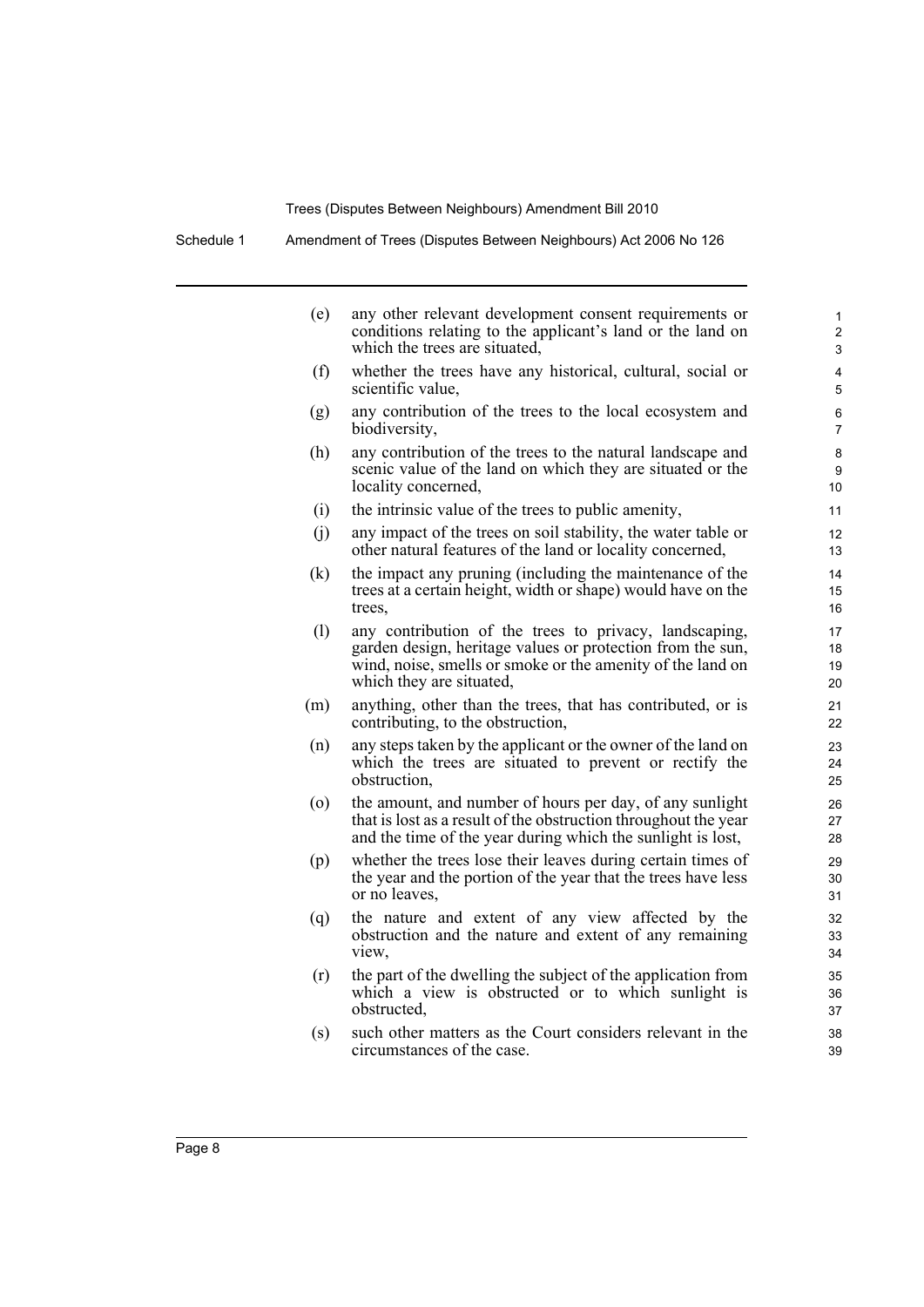Amendment of Trees (Disputes Between Neighbours) Act 2006 No 126 Schedule 1

|      | 14G             |         | Appearance by local council or Heritage Council                                                                                                 | 1                       |
|------|-----------------|---------|-------------------------------------------------------------------------------------------------------------------------------------------------|-------------------------|
|      |                 |         | A local council or the Heritage Council (a relevant authority)                                                                                  | $\sqrt{2}$              |
|      |                 |         | may appear before the Court in any proceedings under this Part                                                                                  | 3                       |
|      |                 |         | in relation to trees if the consent or other authorisation of the                                                                               | $\overline{\mathbf{4}}$ |
|      |                 |         | relevant authority to interfere with the trees would be required, in<br>the absence of section $6(3)$ , under the <i>Environmental Planning</i> | $\mathbf 5$<br>$\,6\,$  |
|      |                 |         | and Assessment Act 1979 or the Heritage Act 1977.                                                                                               | $\overline{7}$          |
|      | 14H             | Council | Court to provide copy of order to local council and Heritage                                                                                    | 8<br>9                  |
|      |                 |         | The Court must provide a copy of any order it makes under this<br>Part (other than an order dismissing an application) to:                      | 10<br>11                |
|      |                 |         | the council of the local government area in which the trees<br>(a)<br>are situated, and                                                         | 12<br>13                |
|      |                 |         | the Heritage Council if the Heritage Council appeared in<br>(b)<br>the proceedings concerned under section 14G.                                 | 14<br>15                |
|      | 14 <sub>l</sub> |         | <b>Review of Part</b>                                                                                                                           | 16                      |
|      |                 | (1)     | The Minister is to review this Part to determine whether the                                                                                    | 17                      |
|      |                 |         | policy objectives of the Part remain valid and whether the terms                                                                                | 18                      |
|      |                 |         | of the Part remain appropriate for securing those objectives.                                                                                   | 19                      |
|      |                 | (2)     | The review is to be undertaken as soon as possible after the period<br>of 2 years from the date of commencement of this Part.                   | 20<br>21                |
|      |                 | (3)     | A report on the outcome of the review is to be tabled in each                                                                                   | 22                      |
|      |                 |         | House of Parliament within 12 months after the end of the period                                                                                | 23                      |
|      |                 |         | of 2 years.                                                                                                                                     | 24                      |
| [12] |                 |         | Section 15 Failure to comply with order                                                                                                         | 25                      |
|      |                 |         | Insert "or $2A$ " after "Part 2" in section 15 (1).                                                                                             | 26                      |
| [13] |                 |         | Section 16 Successors in title bound by order                                                                                                   | 27                      |
|      |                 |         | Insert after section $16(1)$ :                                                                                                                  | 28                      |
|      |                 | (1A)    | If the Court makes an order under Part 2A requiring a person who                                                                                | 29                      |
|      |                 |         | is an owner of land on which 2 or more trees are situated (an                                                                                   | 30                      |
|      |                 |         | <i>original trees owner</i> ) to carry out work in relation to a tree or                                                                        | 31                      |
|      |                 |         | trees within a specified period and the original trees owner ceases<br>to be the owner of the land before the work is carried out, the          | 32<br>33                |
|      |                 |         | immediate successor in title to the owner:                                                                                                      | 34                      |
|      |                 |         | is required to carry out that work, and<br>(a)                                                                                                  | 35                      |
|      |                 |         | to that extent, is bound by the order in the same way as the<br>(b)                                                                             | 36                      |
|      |                 |         | original trees owner (except as provided by this section).                                                                                      | 37                      |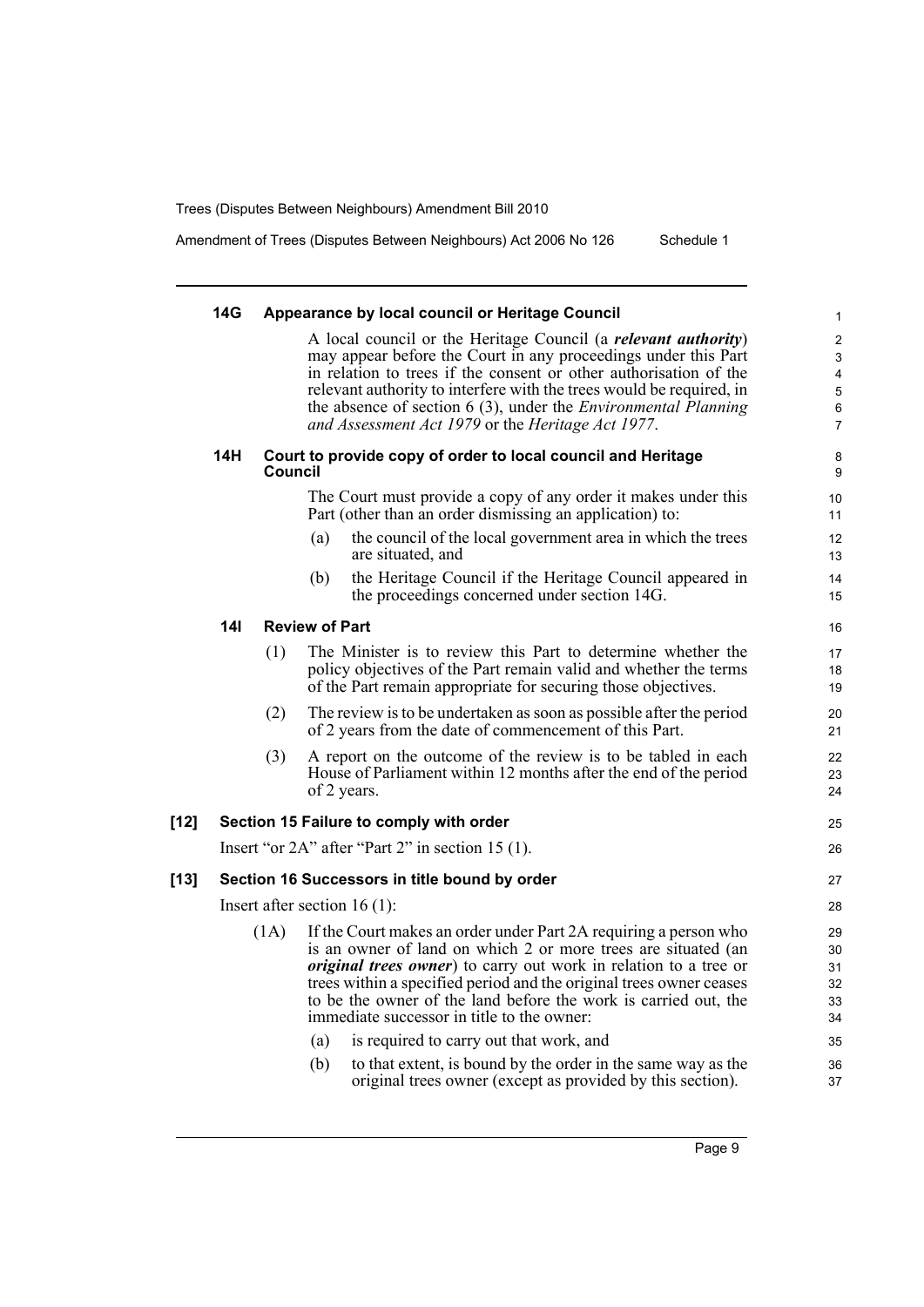Schedule 1 Amendment of Trees (Disputes Between Neighbours) Act 2006 No 126

| $[14]$ | <b>Section 16 (2)</b>                                                                                                                                              |                       |                          |                                                                                                                                                                                                                                                                                                                                                    |                                      |  |  |
|--------|--------------------------------------------------------------------------------------------------------------------------------------------------------------------|-----------------------|--------------------------|----------------------------------------------------------------------------------------------------------------------------------------------------------------------------------------------------------------------------------------------------------------------------------------------------------------------------------------------------|--------------------------------------|--|--|
|        | Insert ", or the immediate successor in title of the applicant who is entitled to<br>the benefit of the order under section 16A," after "applicant for the order". |                       |                          |                                                                                                                                                                                                                                                                                                                                                    |                                      |  |  |
| $[15]$ |                                                                                                                                                                    | <b>Section 16A</b>    |                          |                                                                                                                                                                                                                                                                                                                                                    | 4                                    |  |  |
|        |                                                                                                                                                                    |                       | Insert after section 16: |                                                                                                                                                                                                                                                                                                                                                    | 5                                    |  |  |
|        | 16A                                                                                                                                                                |                       |                          | Immediate successor in title to benefit from certain tree orders                                                                                                                                                                                                                                                                                   | 6                                    |  |  |
|        |                                                                                                                                                                    |                       |                          | If the Court makes an order under Part 2 in relation to a tree that<br>has caused, or is causing, damage to the applicant's property, or<br>is likely to cause injury to any person, a person who is the<br>immediate successor in title to the applicant is entitled to the<br>same benefits and rights as the applicant in respect of the order. | $\overline{7}$<br>8<br>9<br>10<br>11 |  |  |
| $[16]$ |                                                                                                                                                                    |                       |                          | Section 17 Carrying out of work by local council                                                                                                                                                                                                                                                                                                   | 12                                   |  |  |
|        |                                                                                                                                                                    | occurring.            |                          | Insert "or $2A$ " after "Part 2" in section 17 (1) and (7) (d) (i) wherever                                                                                                                                                                                                                                                                        | 13<br>14                             |  |  |
| $[17]$ |                                                                                                                                                                    | <b>Section 17 (8)</b> |                          |                                                                                                                                                                                                                                                                                                                                                    | 15                                   |  |  |
|        | Omit the subsection. Insert instead:                                                                                                                               |                       |                          |                                                                                                                                                                                                                                                                                                                                                    | 16                                   |  |  |
|        | (8)<br>The council may recover, in a court of competent jurisdiction, the<br>following from a person who is bound by an order under Part 2:                        |                       |                          |                                                                                                                                                                                                                                                                                                                                                    | 17<br>18                             |  |  |
|        |                                                                                                                                                                    |                       | (a)                      | the reasonable costs of carrying out work under this<br>section.                                                                                                                                                                                                                                                                                   | 19<br>20                             |  |  |
|        |                                                                                                                                                                    |                       | (b)                      | the amount prescribed by the regulations as the<br>administrative cost for arranging the carrying out of work<br>under this section.                                                                                                                                                                                                               | 21<br>22<br>23                       |  |  |
| $[18]$ |                                                                                                                                                                    |                       |                          | Section 17 (8) (as substituted by Schedule 1 [17])                                                                                                                                                                                                                                                                                                 | 24                                   |  |  |
|        |                                                                                                                                                                    |                       |                          | Insert "or 2A" after "Part 2".                                                                                                                                                                                                                                                                                                                     | 25                                   |  |  |
| $[19]$ |                                                                                                                                                                    | <b>Section 17A</b>    |                          |                                                                                                                                                                                                                                                                                                                                                    | 26                                   |  |  |
|        |                                                                                                                                                                    |                       | Insert after section 17: |                                                                                                                                                                                                                                                                                                                                                    | 27                                   |  |  |
|        | 17A<br>Registration of judgment debt as charge on land                                                                                                             |                       |                          |                                                                                                                                                                                                                                                                                                                                                    | 28                                   |  |  |
|        |                                                                                                                                                                    | (1)                   |                          | The council may, after obtaining an order of a court in<br>proceedings against an owner of land for the recovery of costs in<br>$\alpha$ accordance with section 17(8), apply to the Registrar-General for<br>registration of the order in relation to that land.                                                                                  | 29<br>30<br>31<br>32                 |  |  |
|        |                                                                                                                                                                    | (2)                   | relates.                 | An application under this section must define the land to which it                                                                                                                                                                                                                                                                                 | 33<br>34                             |  |  |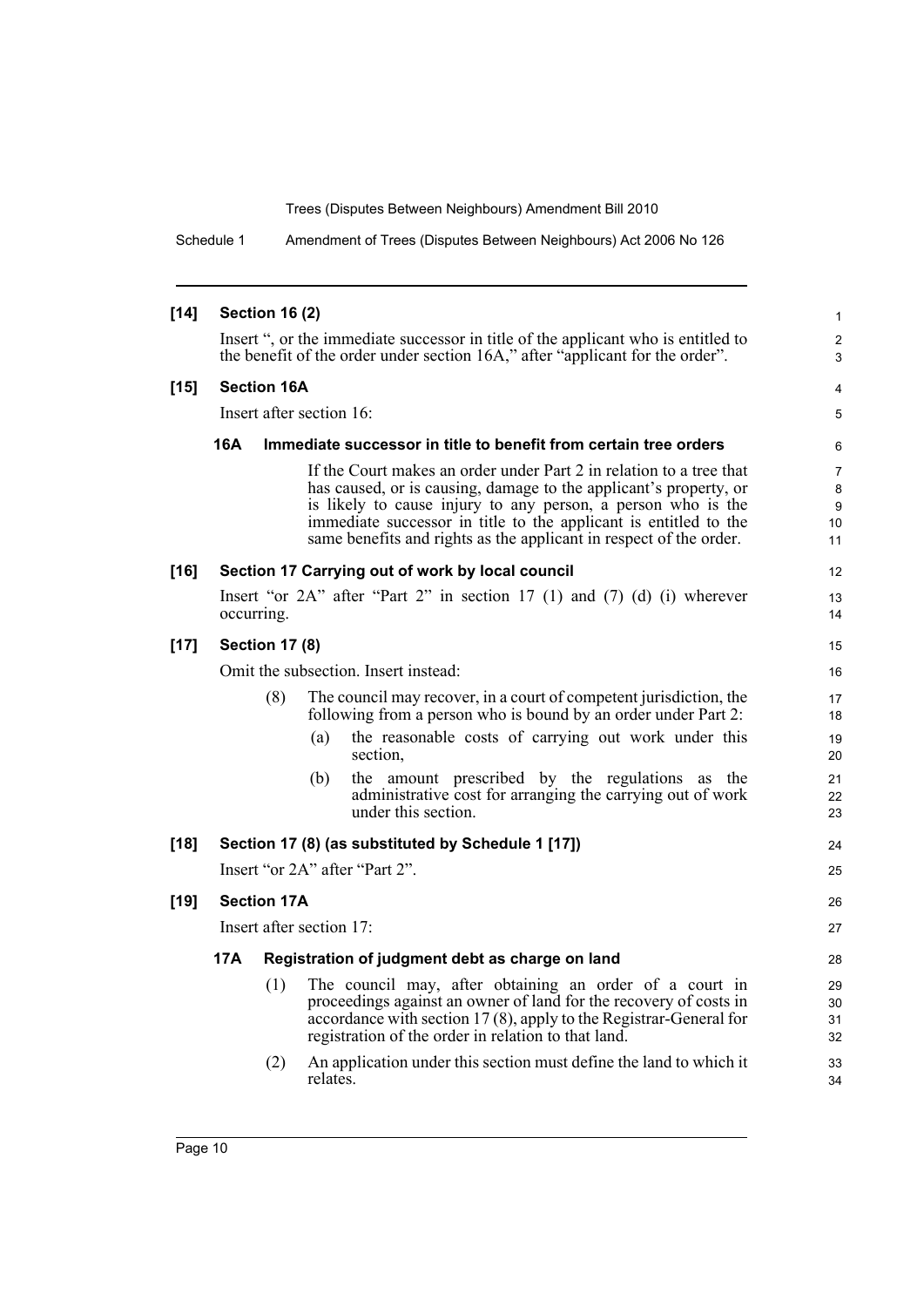Amendment of Trees (Disputes Between Neighbours) Act 2006 No 126 Schedule 1

| (3) | The Registrar-General must, on application under this section<br>and lodgment of the court order, register the order in relation to<br>the land in such manner as the Registrar-General thinks fit. | 1<br>2<br>3                                                                                                                                                                                                                                                                                                                          |                            |
|-----|-----------------------------------------------------------------------------------------------------------------------------------------------------------------------------------------------------|--------------------------------------------------------------------------------------------------------------------------------------------------------------------------------------------------------------------------------------------------------------------------------------------------------------------------------------|----------------------------|
| (4) |                                                                                                                                                                                                     | There is created by force of this section, on the registration of the<br>order, a charge on the land in relation to which the order is<br>registered to secure the payment to the council of the amount<br>payable under the order.                                                                                                  | 4<br>5<br>6<br>7           |
| (5) |                                                                                                                                                                                                     | Such a charge ceases to have effect in relation to the land:                                                                                                                                                                                                                                                                         | 8                          |
|     | (a)                                                                                                                                                                                                 | if the council certifies in writing that the amount payable<br>under the order has been paid to the council or that the<br>council has otherwise agreed to the cancellation of the<br>charge—on registration of the cancellation of the charge<br>by the Registrar-General, or                                                       | 9<br>10<br>11<br>12<br>13  |
|     | (b)                                                                                                                                                                                                 | on the sale or other disposition of the property with the<br>consent of the council, or                                                                                                                                                                                                                                              | 14<br>15                   |
|     | (c)                                                                                                                                                                                                 | on the sale of the land to a purchaser in good faith for value<br>who, at the time of the sale, has no notice of the charge,                                                                                                                                                                                                         | 16<br>17                   |
|     |                                                                                                                                                                                                     | whichever first occurs.                                                                                                                                                                                                                                                                                                              | 18                         |
| (6) |                                                                                                                                                                                                     | Such a charge is subject to every charge or encumbrance to which<br>the land was subject immediately before the order was registered<br>and, in the case of land under the provisions of the Real Property<br>Act 1900, is subject to every prior mortgage, lease or other<br>interest recorded in the Register kept under that Act. | 19<br>20<br>21<br>22<br>23 |
| (7) |                                                                                                                                                                                                     | Such a charge is not affected by any change of ownership of the<br>land, except as provided by subsection (5).                                                                                                                                                                                                                       | 24<br>25                   |
| (8) | If:                                                                                                                                                                                                 |                                                                                                                                                                                                                                                                                                                                      | 26                         |
|     | (a)                                                                                                                                                                                                 | such a charge is created on land of a particular kind and the<br>provisions of any law of the State provide for the<br>registration of title to, or charges over, land of that kind,<br>and                                                                                                                                          | 27<br>28<br>29<br>30       |
|     | (b)                                                                                                                                                                                                 | the charge is so registered,                                                                                                                                                                                                                                                                                                         | 31                         |
|     |                                                                                                                                                                                                     | a person who purchases or otherwise acquires the land after the<br>registration of the charge is, for the purposes of subsection (5),<br>taken to have notice of the charge.                                                                                                                                                         | 32<br>33<br>34             |
| (9) |                                                                                                                                                                                                     | If such a charge relates to land under the provisions of the Real<br><i>Property Act 1900</i> , the charge has no effect until it is registered<br>under that Act.                                                                                                                                                                   | 35<br>36<br>37             |
| 10) |                                                                                                                                                                                                     | A council that makes an application under this section for                                                                                                                                                                                                                                                                           | 38                         |

(10) A council that makes an application under this section for registration of a court order may, by notice in writing, require the person against whom the order was made to pay all or any of the

39 40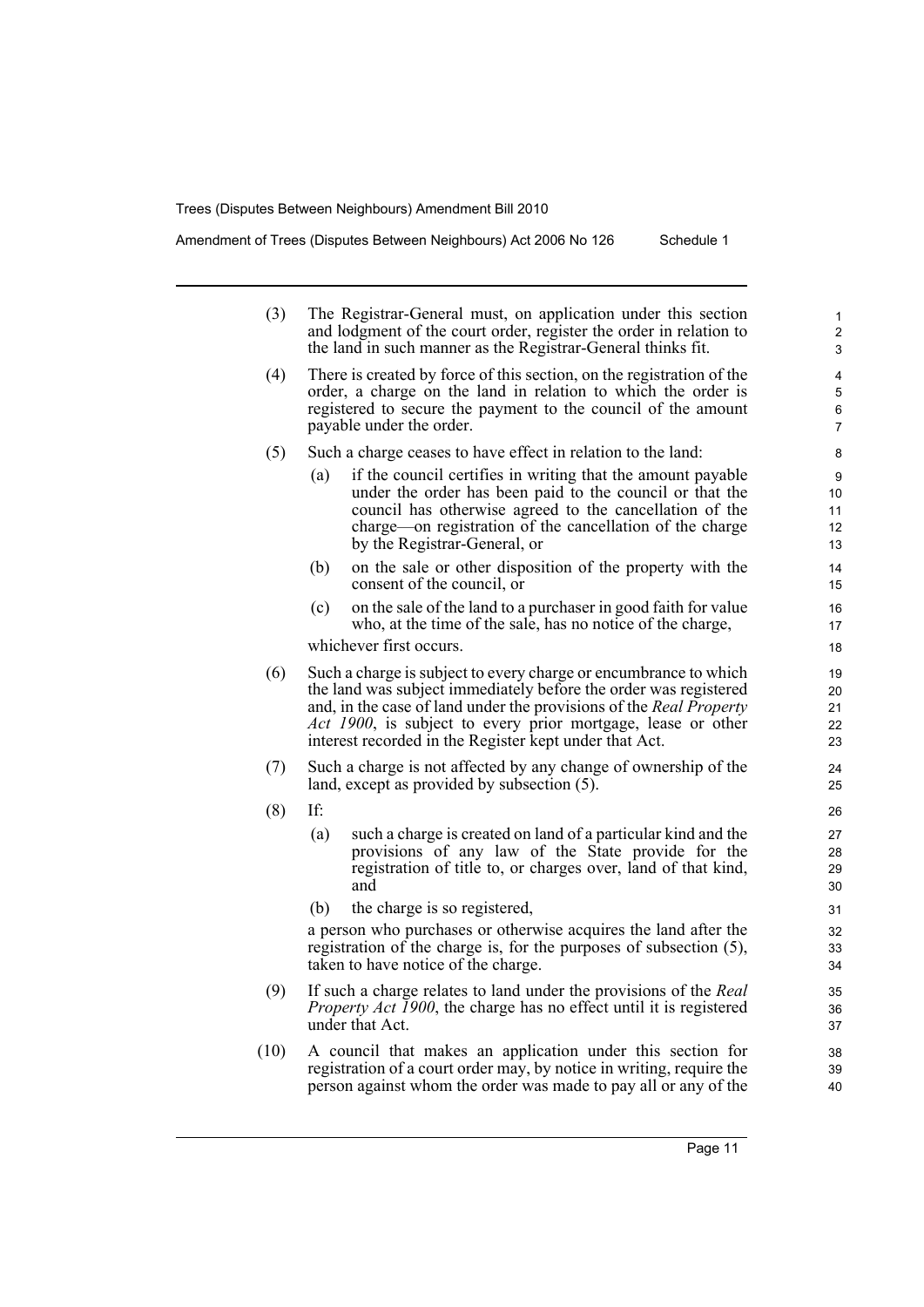Schedule 1 Amendment of Trees (Disputes Between Neighbours) Act 2006 No 126

reasonable costs and expenses incurred by the council in respect of the registration of the court order. The council may recover any unpaid amounts specified in the notice as a debt in a court of competent jurisdiction.

(11) In this section, a reference to an order of a court includes a reference to a judgment of a court.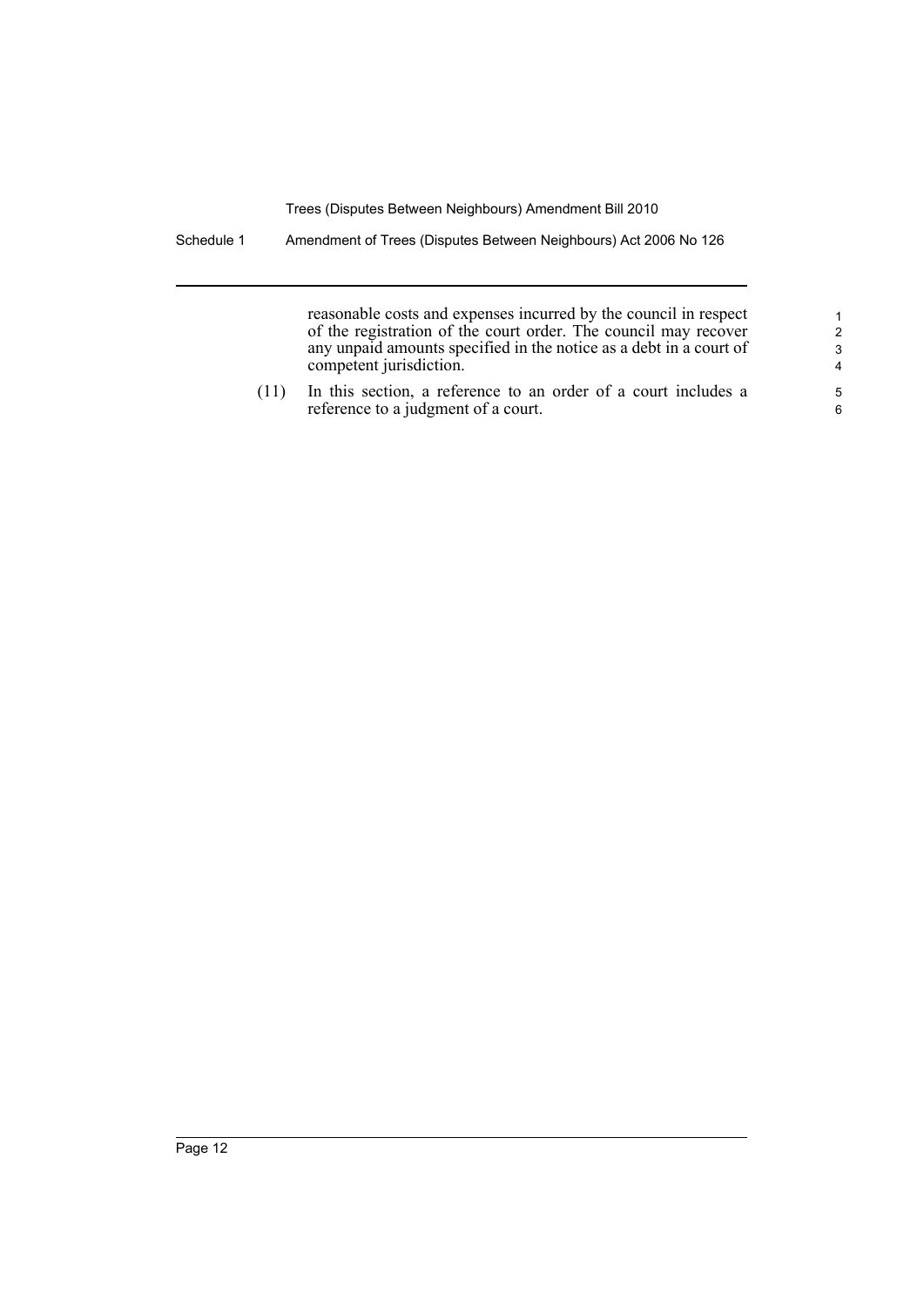Amendment of other Acts and instrument Schedule 2

<span id="page-18-0"></span>

| <b>Schedule 2</b> |                                |                    |                          | <b>Amendment of other Acts and</b><br>instrument | 1<br>$\overline{2}$                                                                                                                                                                                                                                                                                                 |                            |
|-------------------|--------------------------------|--------------------|--------------------------|--------------------------------------------------|---------------------------------------------------------------------------------------------------------------------------------------------------------------------------------------------------------------------------------------------------------------------------------------------------------------------|----------------------------|
| 2.1               | Dividing Fences Act 1991 No 72 | 3                  |                          |                                                  |                                                                                                                                                                                                                                                                                                                     |                            |
|                   |                                | <b>Section 13A</b> |                          |                                                  |                                                                                                                                                                                                                                                                                                                     | 4                          |
|                   |                                |                    | Insert after section 13: |                                                  |                                                                                                                                                                                                                                                                                                                     | 5                          |
|                   | 13A                            |                    |                          |                                                  | <b>Jurisdiction of Land and Environment Court</b>                                                                                                                                                                                                                                                                   | 6                          |
|                   |                                | (1)                |                          |                                                  | The Land and Environment Court has jurisdiction to hear and<br>determine matters arising under this Act in proceedings to which<br>this section applies.                                                                                                                                                            | 7<br>8<br>9                |
|                   |                                | (2)                |                          |                                                  | This section only applies if:                                                                                                                                                                                                                                                                                       | 10                         |
|                   |                                |                    | (a)                      |                                                  | application for the exercise of the jurisdiction is made in<br>relation to proceedings under section 7 of the <i>Trees</i><br>(Disputes Between Neighbours) Act 2006 that have been<br>commenced but not determined, and                                                                                            | 11<br>12<br>13<br>14       |
|                   |                                |                    | (b)                      |                                                  | the tree that is the subject of those proceedings:                                                                                                                                                                                                                                                                  | 15                         |
|                   |                                |                    |                          | (i)                                              | has caused, is causing, or is likely in the near future<br>to cause damage to a dividing fence, or                                                                                                                                                                                                                  | 16<br>17                   |
|                   |                                |                    |                          | (ii)                                             | is part of a dividing fence and has caused, is causing,<br>or is likely in the near future to cause damage to the<br>applicant's property or is likely to cause injury to<br>any person.                                                                                                                            | 18<br>19<br>20<br>21       |
|                   |                                | (3)                |                          |                                                  | The Land and Environment Court may, of its own motion or on<br>an application by a party to an application under this Act that is<br>before the Local Court or a local land board, transfer the<br>application that is pending in the Local Court or in a local land<br>board to the Land and Environment Court if: | 22<br>23<br>24<br>25<br>26 |
|                   |                                |                    | (a)                      |                                                  | the application is relevant to proceedings under section 7<br>of the <i>Trees</i> (Disputes Between Neighbours) Act 2006 that<br>have been commenced in the Land and Environment Court<br>but have not been determined, and                                                                                         | 27<br>28<br>29<br>30       |
|                   |                                |                    | (b)                      |                                                  | the tree that is the subject of those proceedings:                                                                                                                                                                                                                                                                  | 31                         |
|                   |                                |                    |                          | (i)                                              | has caused, is causing, or is likely in the near future<br>to cause damage to a dividing fence, or                                                                                                                                                                                                                  | 32<br>33                   |
|                   |                                |                    |                          | (ii)                                             | is part of a dividing fence and has caused, is causing,<br>or is likely in the near future to cause damage to the<br>applicant's property or is likely to cause injury to<br>any person, and                                                                                                                        | 34<br>35<br>36<br>37       |